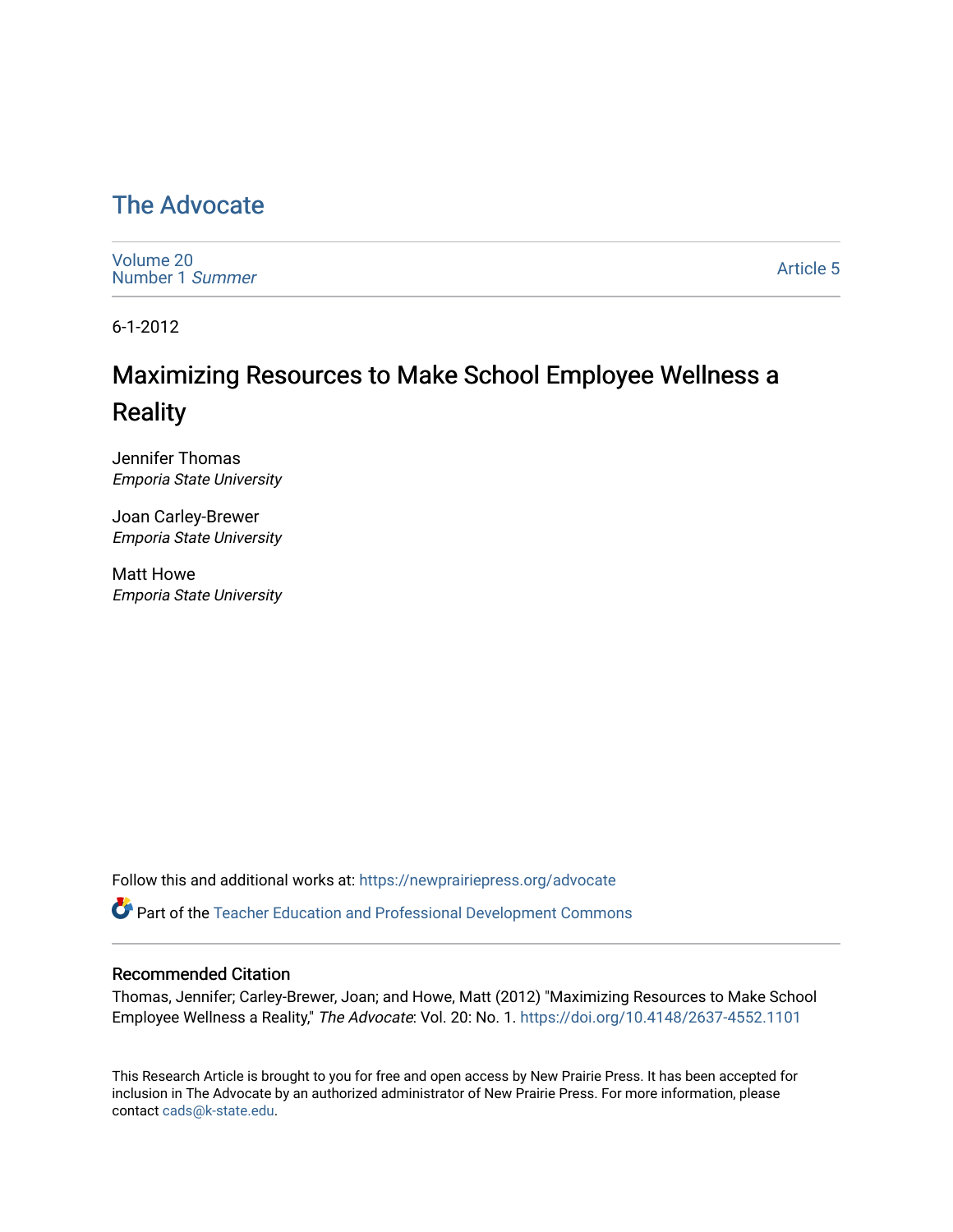## Maximizing Resources to Make School Employee Wellness a Reality

#### Abstract

Because of the large number of Americans employed within school districts, they are a prime target population for the development and implementation of employee wellness programs. Even with grant support, funding for these programs can be limited. Forming partnerships with universities who have health- and wellness-focused areas of study can be mutually beneficial; school districts can stretch their dollars further, while college students gain hands-on experience for effective employee wellness program implementation. This articles addresses a successful partnership between a local school district and nearby university department to provide an employee wellness program. Specific tips and ideas for implementation of an employee wellness program are provided.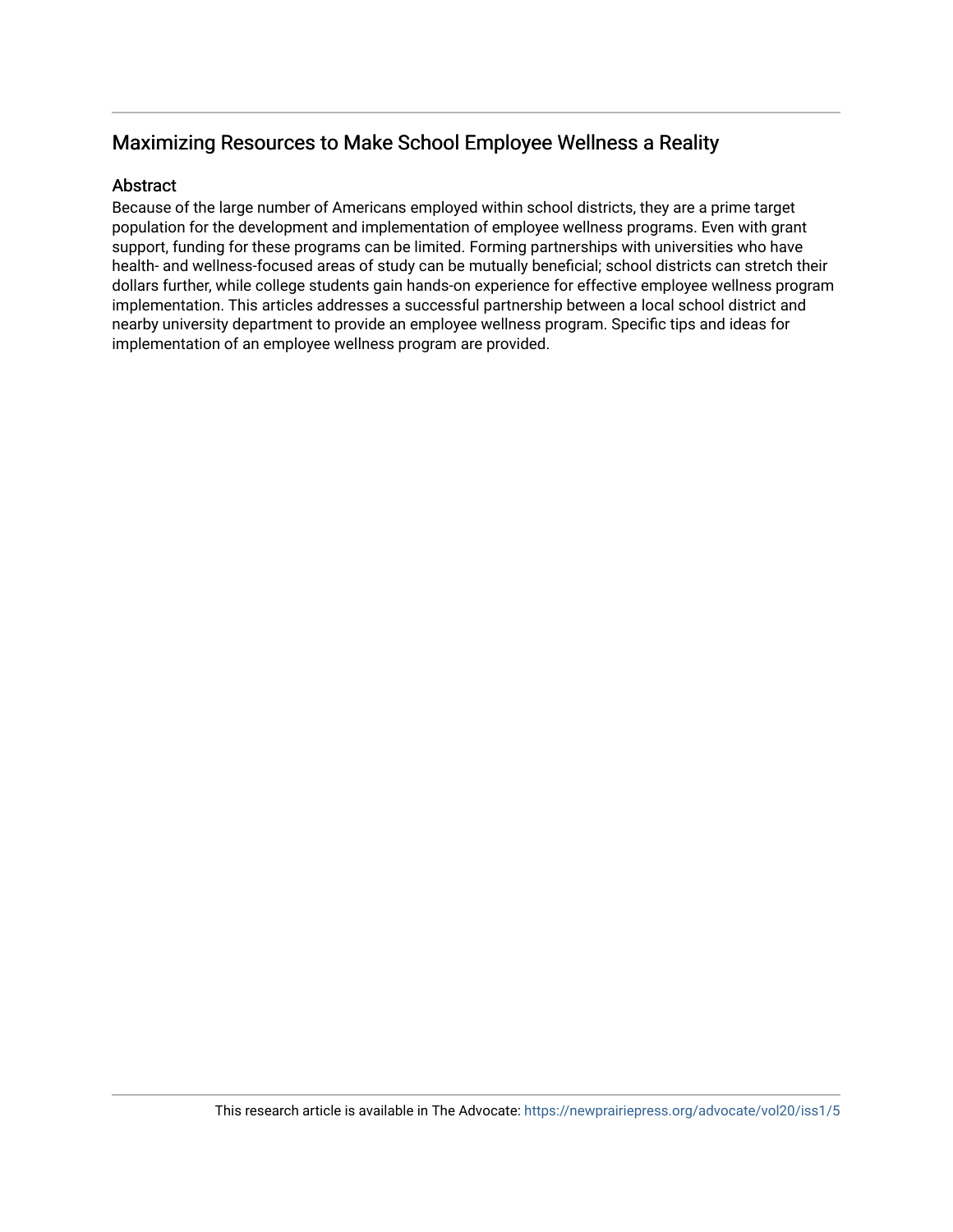### Maximizing Resources to Make School Employee Wellness a Reality

Jennifer Thomas, Ph.D. **Emporia State University** Joan Carley-Brewer, Ph.D. **Emporia State University** Matt Howe, M.S., A.T.C. **Emporia State University** 

#### **Abstract**

Because of the large number of Americans employed within school districts, they are a prime target population for the development and implementation of employee wellness programs. Even with grant support, funding for these programs can often be limited. Forming partnerships with universities who have health- and wellness-focused areas of study can be mutually beneficial; school districts can stretch their dollars further, while college students gain hands-on experience for effective employee wellness program implementation. This article addresses a successful partnership between a local school district and nearby university department to provide an employee wellness program. Specific tips and ideas for implementation of an employee wellness program are provided.

As of 2009 approximately 4.7 million people were employed as elementary and secondary school teachers or as college faculty. Other professional, administrative, and support staff at educational institutions totaled 5.4 million (National Center for Education Statistics, 2010). According to the Alliance for a Healthier Generation (2009):

This large workforce is charged with one of the nation's most critical functions preparing our young people to become successful and productive citizens. Thus, the conditions that affect the health of these employees also influence the health and learning of students. Protecting the physical and mental health of school employees is integral to protecting the health of students and ensuring their  $academic$  success  $(1)$ .

Eaton, Marx, and Bowie (2007) estimated as of 2006 that approximately 67% of states provided assistance for districts or schools to develop faculty and staff health promotion activities or services. Schools receiving this assistance offered at least one health promotion service or activity; however, few schools offered coordinated activities and services within a comprehensive employee wellness program. Additionally, no health screenings were offered by more than one third of schools; in one-third of the schools only a few of the health promotion activities and services were offered; about one third of schools offered physical activity programs, employee assistance programs, and subsidies or discounts for off-site health promotion activities, and only 1 in 10 schools provided health-risk appraisals for faculty and staff.

1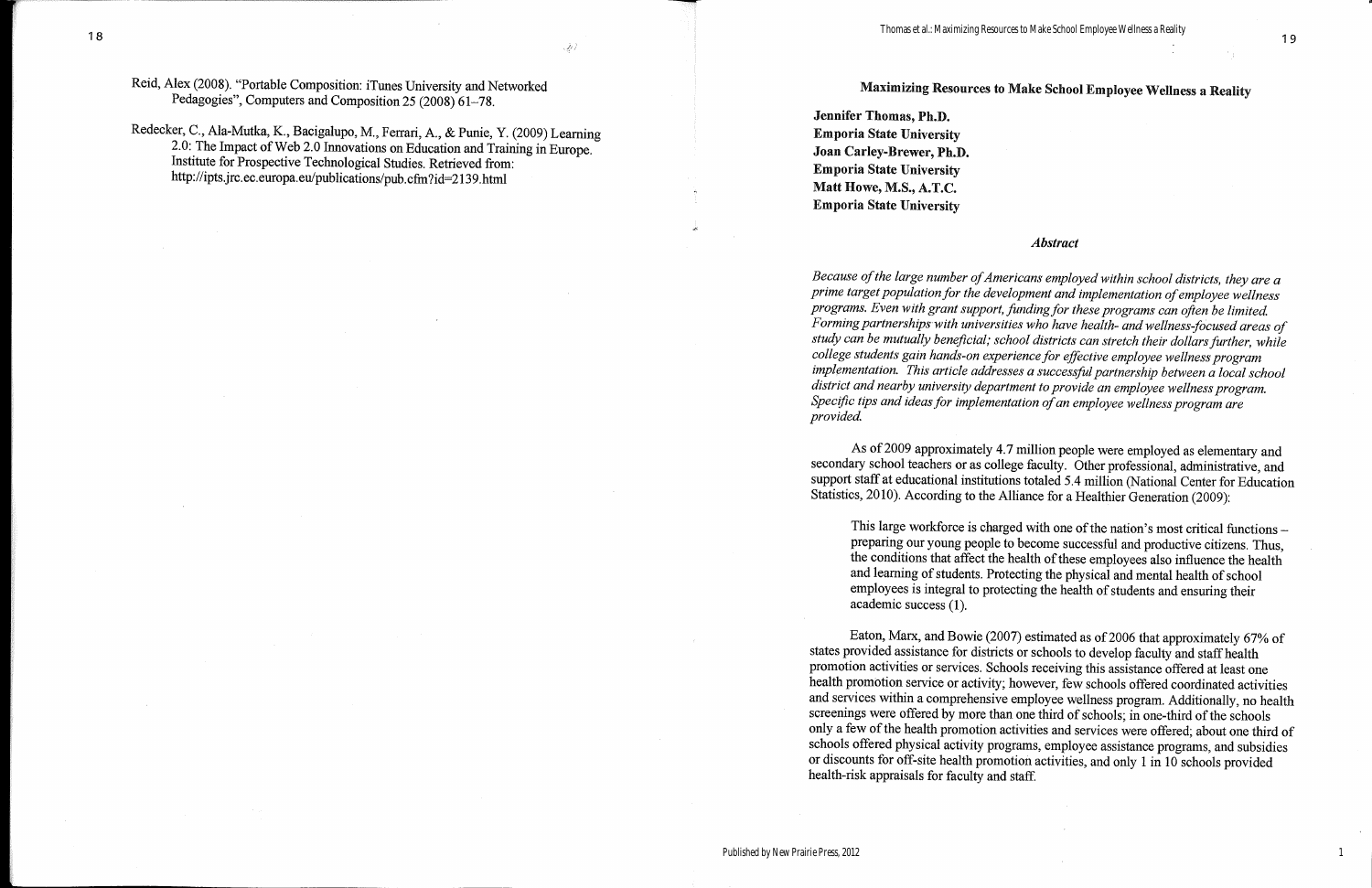The National Association of State Boards of Education (as cited in Connecticut State Department of Education, 2007) supported nine areas that should be addressed for staff wellness: 1) health promoting actions, 2) access to facilities, 3) application of nutrition standards, 4) tobacco use policies, 5) safe social and physical environments, 6) integration of the staff wellness program, 7) linkage with other programs, 8) worksite screening programs, and 9) evaluation and improvement. Addressing these nine areas can be an overwhelming and daunting task for many school districts, not to mention financially difficult. As a result, tackling employee wellness one step at a time may be a more effective and realistic solution for many districts.

To address the issue of employee wellness, USD253, located in Emporia, Kansas, applied for and received a Kansas Coordinated School Health Grant. The school district was determined that the program have a profound impact on as many of the district's employees as possible. Doing so would require financial responsibility; in other words. "getting the most bang for their buck". The district wellness committee, under the direction of the Assistant Superintendent, sought to form a partnership with the Department of Health, Physical Education and Recreation (HPER) at Emporia State University (ESU). The partnership arrangement was designed to benefit both entities. USD 253 would benefit in that they would receive assistance with implementation of their staff wellness program at a minimal cost, while the Department of HPER health promotion student majors would be provided with hands-on experience in developing and implementing such a program. Of the nine targeted areas for a staff wellness program previously identified above, seven were implemented by the district. The ESU health promotion students were specifically asked to assist USD 253 in thoroughly addressing two of those seven areas that required more than policy changes: health promoting actions  $(\#1)$  and integration of the staff wellness program  $(\#6)$ . In order to determine what the district needed, the ESU health promotion faculty members met with members of the district wellness committee. Together they concluded that the students could feasibly, as part of their coursework for a Worksite Wellness Programming class, assist with the development and implementation of events and materials needed to address these two areas.

The health promotion profession is proactive in nature, and focuses on wellness prevention through education, assessments, and environmental support. Health promoting actions involve finding ways to disseminate information, build awareness, provide health education, and support health-promoting activities that attend to skill development and lifestyle behavior change for staff members.

The HPER health promotion student majors determined creation of a monthly "wellness newsletter" would be a way to address target area number one, health promoting activities. These newsletters were designed to address popular health topics (e.g., weight management, stress, tobacco cessation.) The newsletters were distributed as part of the district's regular monthly newsletter sent to all faculty, staff, and city residents who have children in the district. The response to the wellness newsletters was overwhelmingly positive with the district receiving numerous calls and e-mails from recipients commenting on the usefulness of the information provided.

 $\circ$ 

The next initiative tackled by the ESU health promotion program was the implementation of health education sessions with the students presenting on various topics. To determine the topics for these sessions, district employees were surveyed via an interest questionnaire. The educational sessions were conducted on-site at the different schools. To accommodate various schedules of faculty and staff, the sessions were offered immediately following the end of the school day, during the late morning, and over the lunch hour and/or during weekly meeting times. Attendance of the sessions was voluntary. Some of the session topics included "Top 10 Tips for Better Nutrition". "Getting FITT", "Safe Suggestions for Weight Management", and "Eating Healthy While Out and About." The sessions were interactive in nature. Samples (healthy foods and beverages) were offered and prizes were awarded (e. g., heart rate monitors, stability balls, resistance bands.) at each session as an added incentive for attendance and participation. A portion of the grant money was used to purchase the samples, prizes, and any materials needed for each session. A surprise in these sessions came as a result of the intense interest in health shown by the district's transportation workers. To further promote health enhancing behaviors in this population, a bulletin board was created onsite at the district's transportation building. Each month the health promotion students used this bulletin board to educate on a different health topic appropriate to this population, including "healthy substitutions for soda pop" and "how to get fit on a limited budget."

In addition to aforementioned strategies, the health promotion faculty and staff were asked to coordinate and facilitate two district-wide health fairs. These events were conducted on "in-service" days. Faculty and staff were given the option of attending the health fairs in lieu of some of the regularly scheduled meetings or office plan time. The fairs consisted of interactive tables and booths, each addressing a different area of health. Stations included Family Health and Safety, Nutrition (Healthy Snacking, Beverages, and Cooking), Weight Management, Heart Health, Fitness, and Self-Care. Educational handouts were available, samples of healthy recipes and products were offered, and employees could enter drawings for numerous health- and wellness-related prizes. Employees could also observe or take part in demonstrations of fitness equipment and exercises.

The overall response of the district participants was enthusiastic and positive. The participants were asked to fill out evaluation questionnaires following their participation in the sessions. Multiple comments were made regarding the breadth and depth of the students' knowledge, as well as their enthusiasm for the information and their willingness to assist the employees in understanding the information. The program benefitted the districts employees, as well as the health promotion majors. The district plans to continue the program with more presentations and sessions, as grant funding permits.

According to the Alliance for a Healthier Generation (2009), health insurance expenses are the fastest growing cost component for employers with employment-based health insurance premiums increasing 87% since 2000. Furthermore, premiums for employer-sponsored health insurance are rising four times faster on average than

21<br>. Maximizing Resources